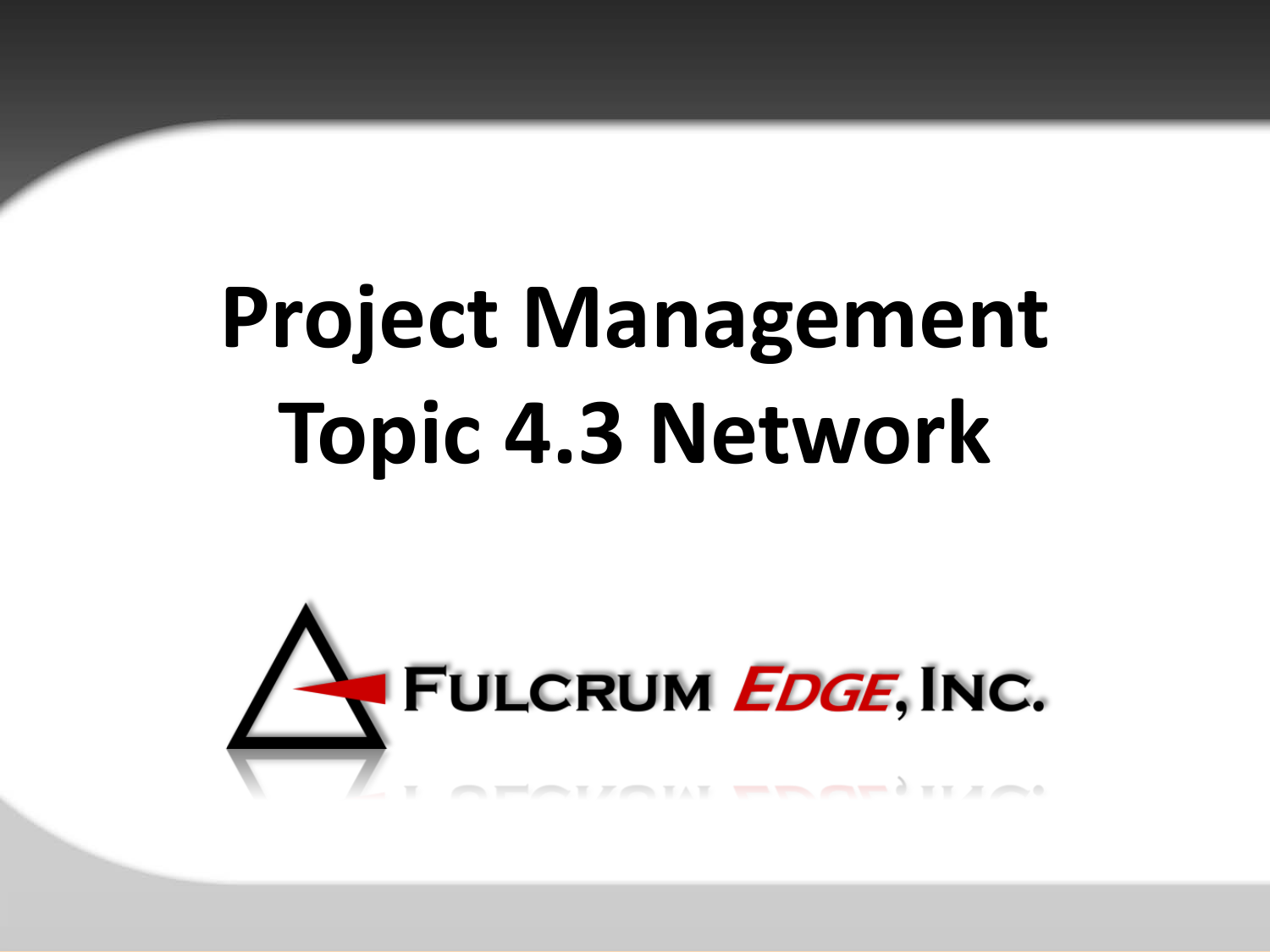### Developing the Network

- Activity = piece of work that consumes time
- After all activities are defined, they are graphically portrayed in a *network diagram*
- Network diagram formats:
	- Activity on a Node (AON) [Also known as Precedence Diagram Method (PDM) or Activity in a Box (AIB)]
	- Activity on the Arrow (AOA)

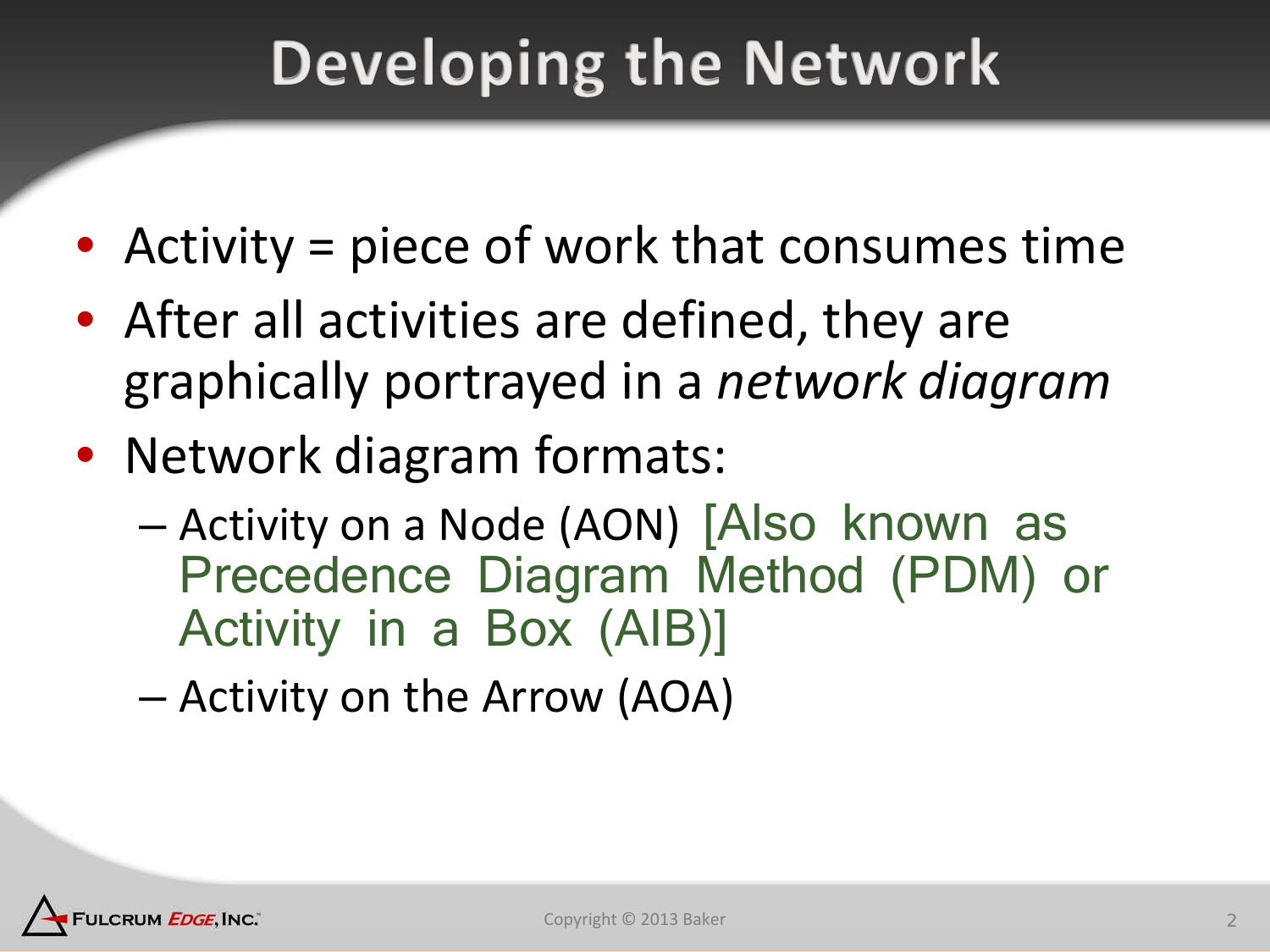## **Activity on a Node (AON)**

est test

Test

- Each node is represented by a box
- Each activity is assigned to a specific node
- Each node has a *unique* activity number or letter
- Activity description is written in the box
- Activities have a *precedential relationship*
- Some activities may be done concurrently



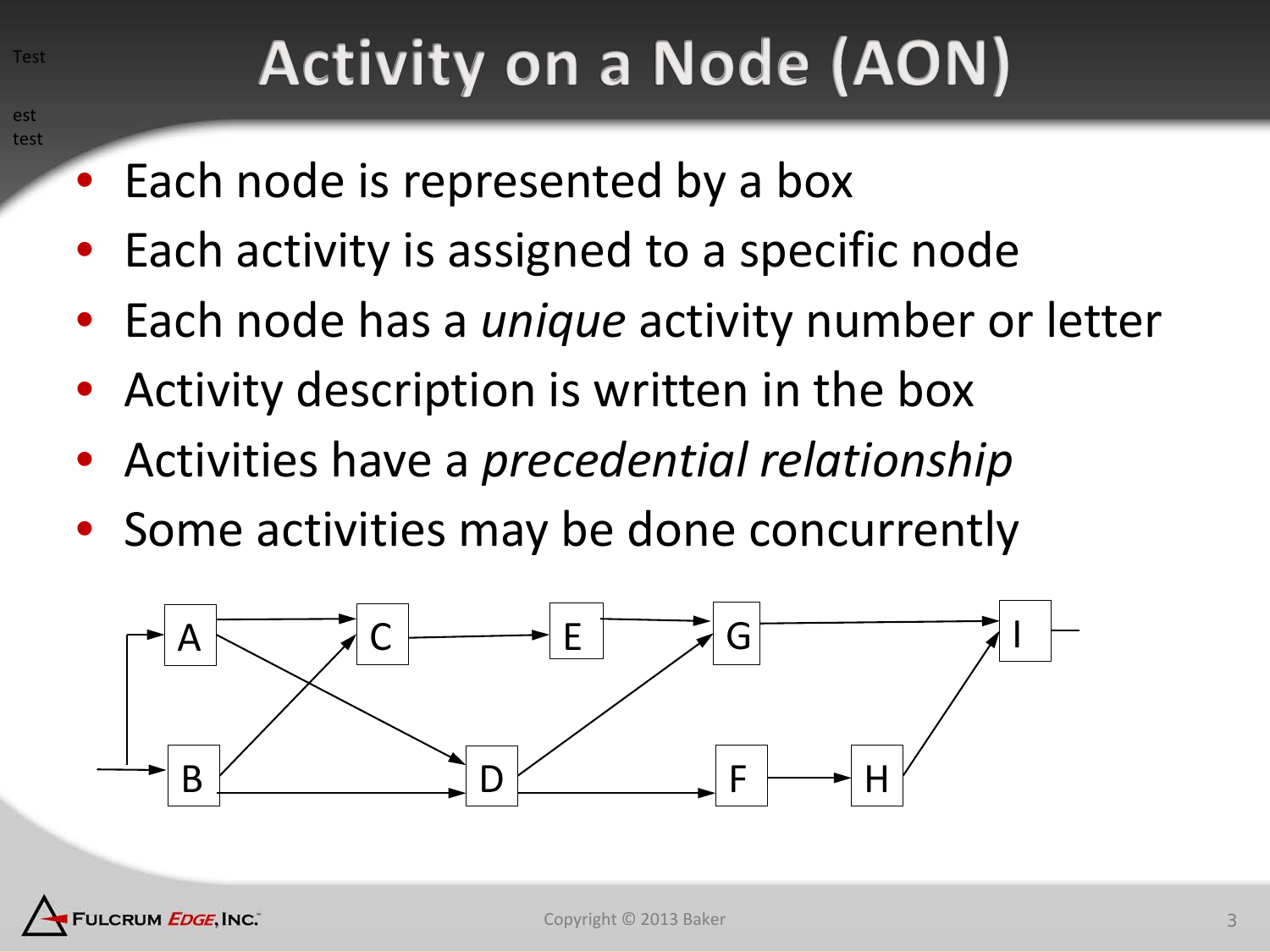# **Activity on the Arrow (AOA)**

- Each activity represented by an arrow
- Activity description written above the arrow
- Tail of arrow designates activity start
- Head of arrow designates completion of the activity
- Activities linked by circles called *events*
- Event represents the finish of activities entering it and the start of activities leaving it
- Each *event* is assigned a unique number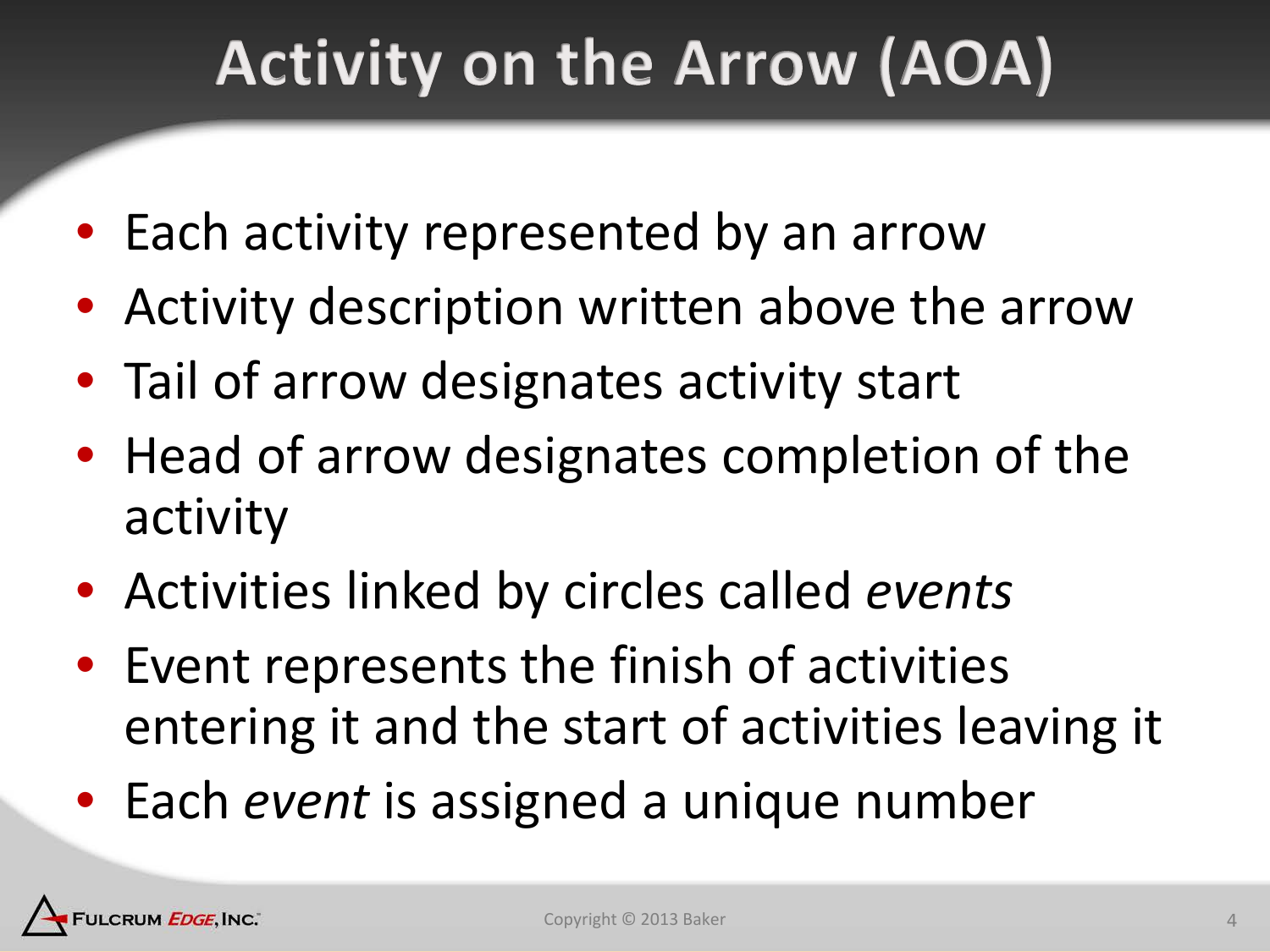### **AOA Dummy Activities**

- Used in the AOA format.
- Consumes zero time.
- Represented by a dashed arrow.
- Needed for:

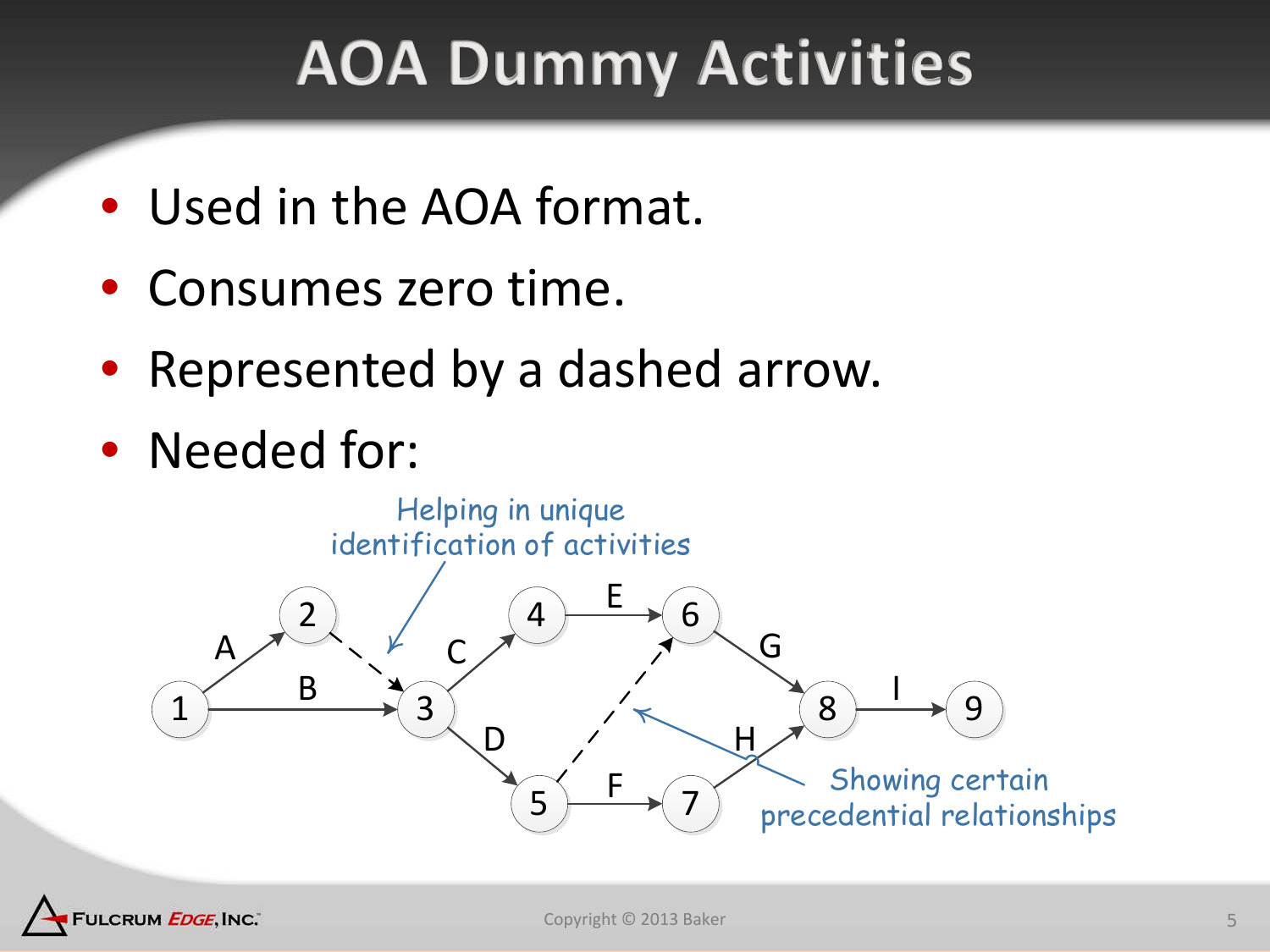### **Network Diagramming**

- Ask which activities must finish immediately before this activity can start?
- Ask which activities can be done concurrently?
- Ask which activities cannot start until this activity finishes?
- Should flow from left to right.
- *Not* drawn to a time scale.
- Can vary in level of detail.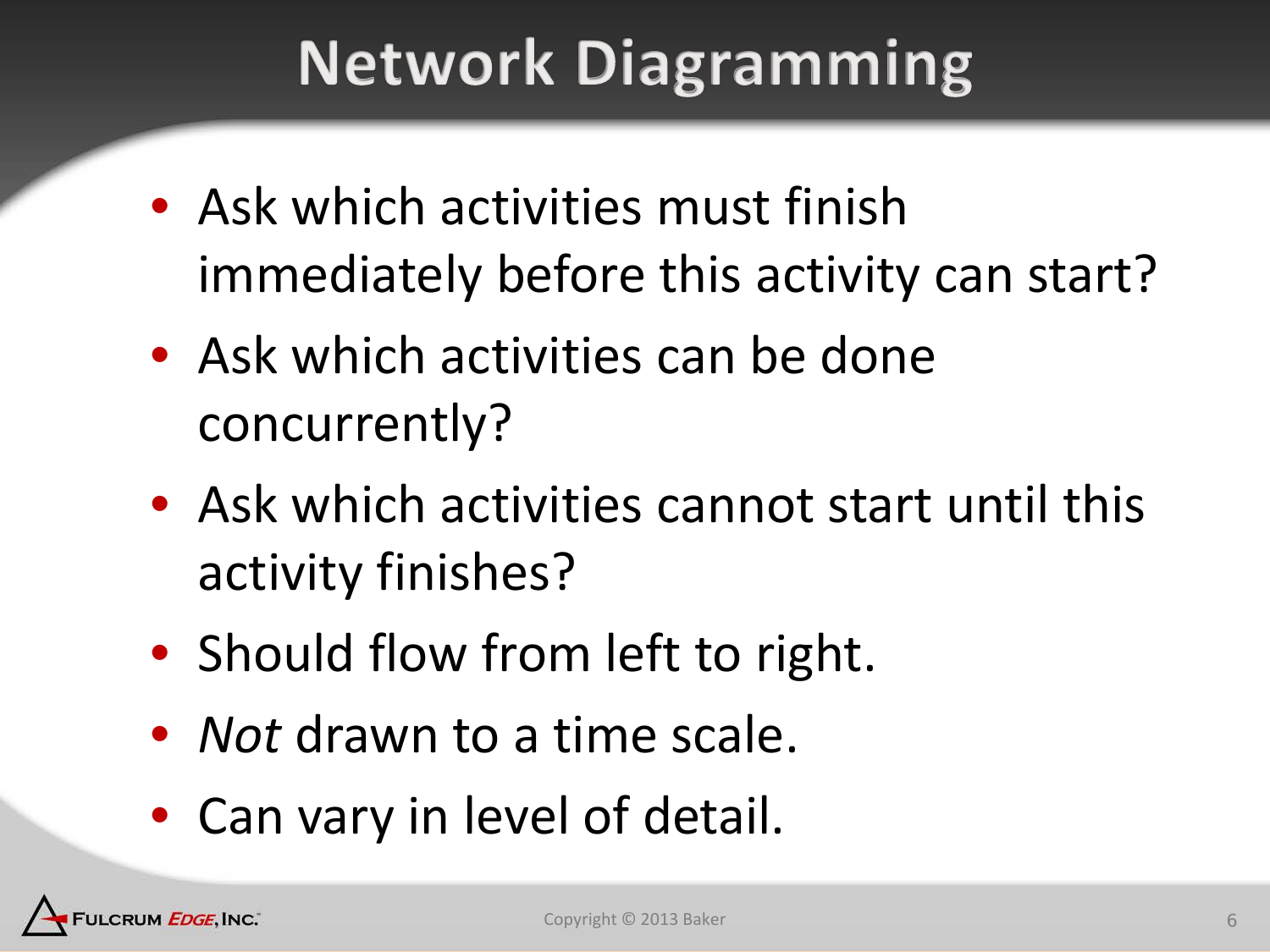### **4.3.1 Class Exercise**



# **Network Diagramming**

#### Learn by Doing Project Management Page 80

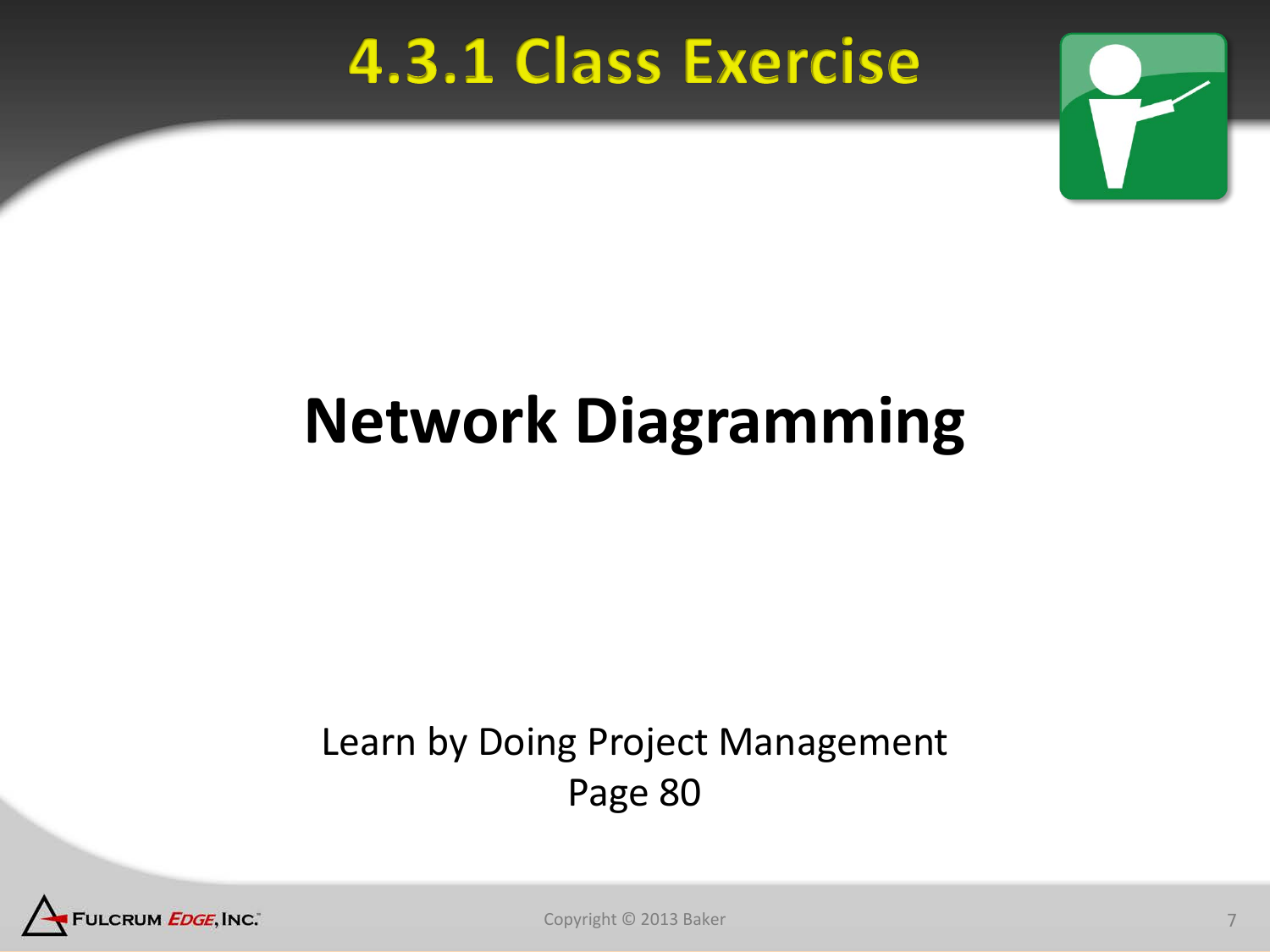### **Diagramming Worksheet**

**Immediate Activity Predecessor A - B - C A,B D C E C**



#### **AON Diagram**

#### **AOA Diagram**



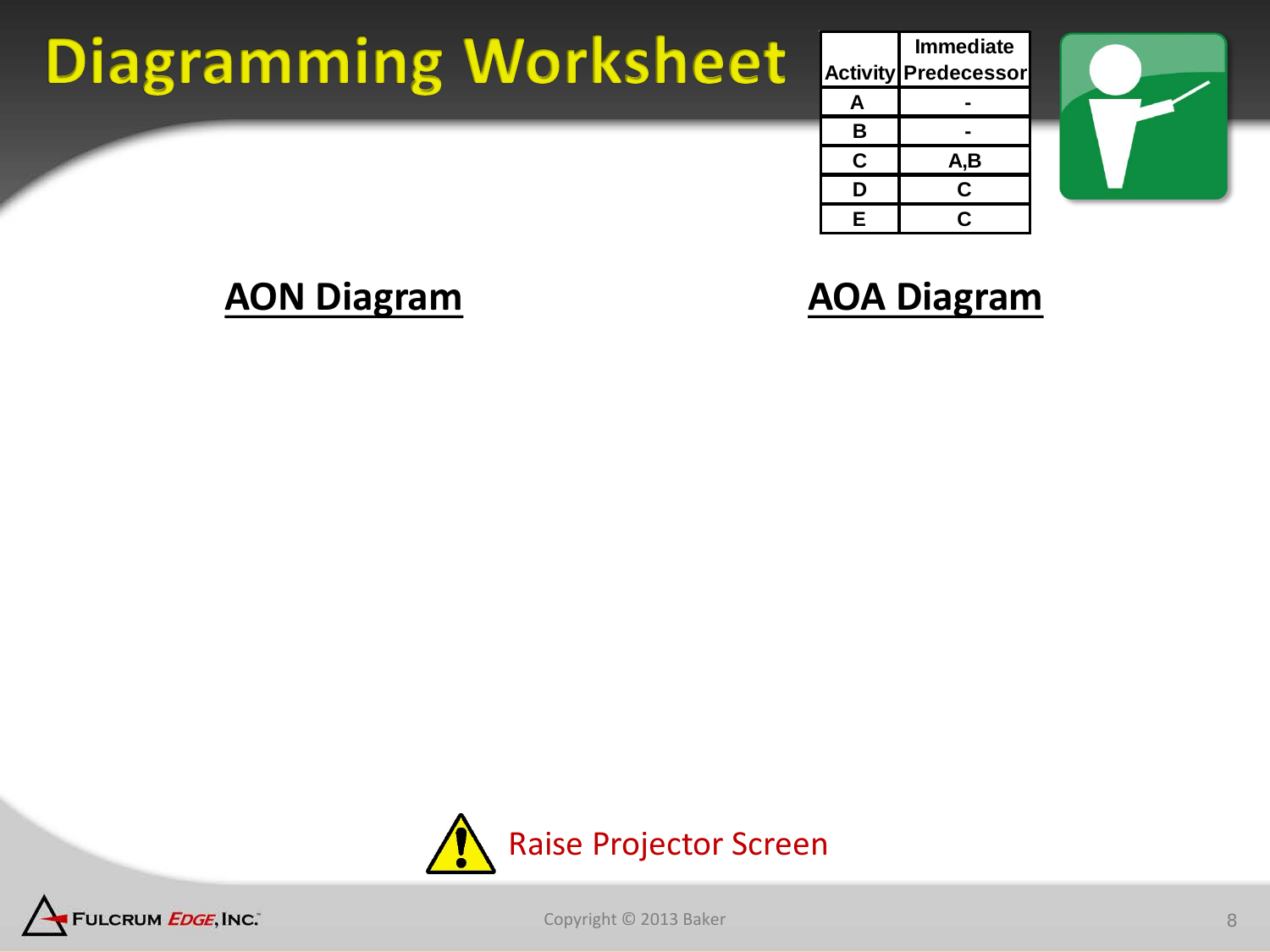### **4.3.2 Team Exercise**



### **AON – AOA Networks**

Learn by Doing Project Management Pages 81-82 & Page 85

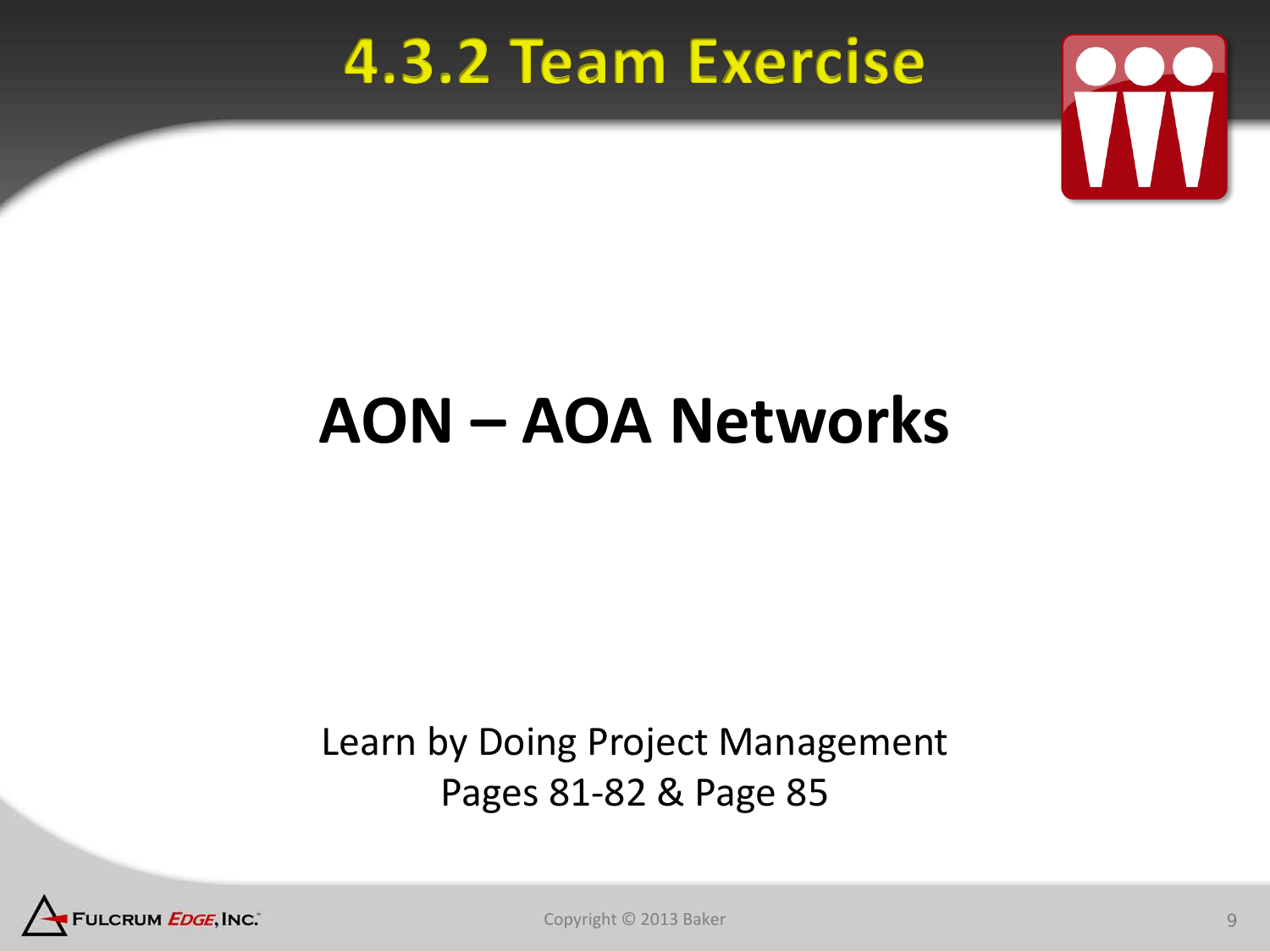# **Types of Dependencies**

- **Mandatory** –physical or contractual constraint
- **Discretionary** dependency established based on best practice or specific desired sequence that is not mandatory
- **External** outside of the project (i.e. material delivery)

#### **Note: Missing mandatory or using too many discretionary dependencies results in bad schedules**

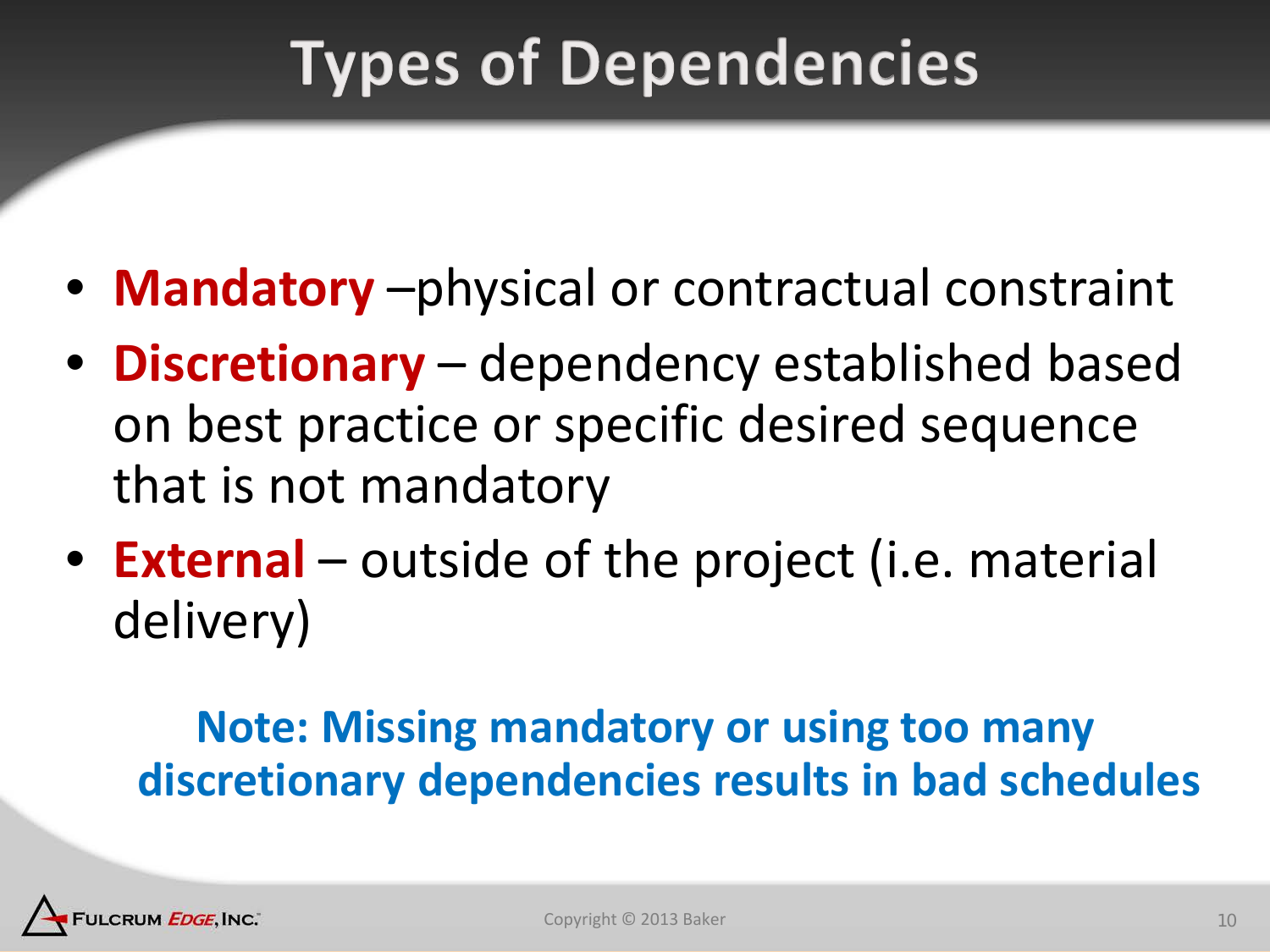### **Lead Lag Dependencies**

### **Typical Examples**

- **Lead** In an FS relationship, used to accelerate a task by allowing it to start at a set time prior to the finish of the predecessor.
- **Lag** In an FS relationship, used to delay a task by delaying its start at a set time after the finish of the predecessor.